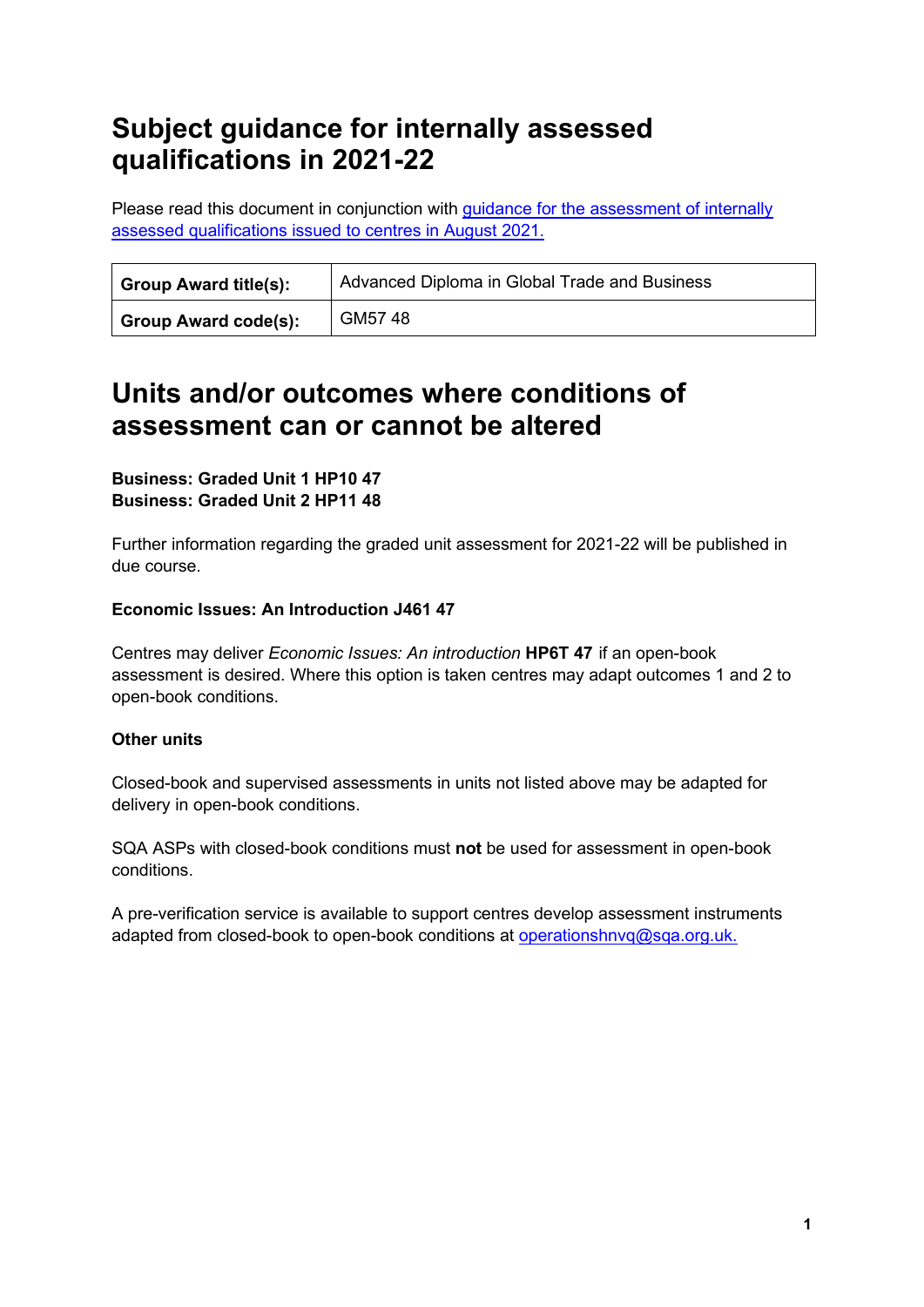# **Adaptations to evidence requirements to help manage assessment**

Where assessment is adapted from closed-book to open-book conditions, error tolerances must also be adapted as follows:

### **Business Accounting HP6Y 47**

|           | <b>Errors of</b><br><b>Arithmetic</b> | <b>Errors of</b><br><b>Principle</b> |
|-----------|---------------------------------------|--------------------------------------|
| Outcome 1 |                                       |                                      |
| Outcome 2 |                                       |                                      |
| Outcome 3 |                                       |                                      |
| Outcome 4 |                                       |                                      |
| Outcome 5 |                                       |                                      |

### **Preparing Financial Forecasts HP70 48**

|           | <b>Errors of</b><br><b>Arithmetic</b> | <b>Errors of</b><br><b>Principle</b> |
|-----------|---------------------------------------|--------------------------------------|
| Outcome 1 |                                       |                                      |
| Outcome 2 |                                       |                                      |
| Outcome 3 |                                       |                                      |
| Outcome 4 |                                       |                                      |

### **Other units**

Adaptations should not be made to evidence requirements other than to assessment conditions.

# **Rationale**

### **Adaptations to assessment conditions**

### **Business: Graded Unit 1 HP10 47**

Further information regarding the graded unit assessment for 2021-22 will be published in due course.

### **Economic Issues: An Introduction J461 47**

This new unit has been designed specifically to contribute to academic aims linked to articulation and provides important examination preparation for Business: Graded Unit 1. Altering the evidence requirements (including assessment conditions) would effectively involve re-writing the unit in its entirety. A more practical approach is to use the previous unit (**HP6T 47**) which is more amenable to adaptation.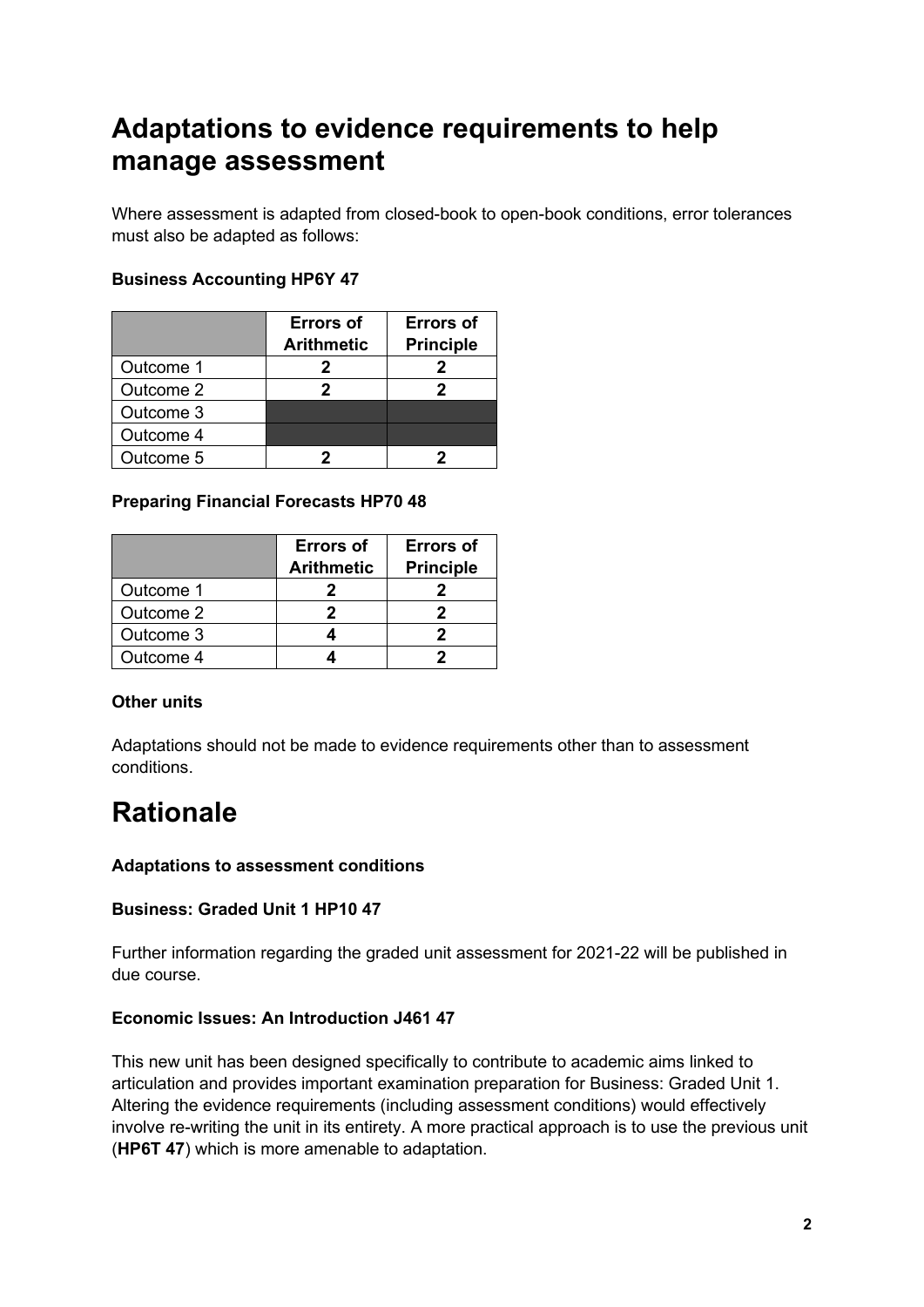#### **Adaptations to evidence requirements**

### **Business Accounting HP7K 47 Preparing Financial Forecasts HP70 48**

Where closed-book conditions are adapted to open-book, error tolerances have been adjusted to preserve integrity of assessment standards, particularly in relation to maintenance of exemptions from components of professional body qualifications.

### **Other units**

Further adaptations to evidence requirements are not warranted due to the low proportion of closed-book and supervised conditions, existing integrated assessment guidance, support materials available and absence of supervised practical assessments. The adaptations permitted are intended to provide a proportionate response to COVID-19 restrictions that may constrain contact time between teaching staff and learners whilst preserving integrity of the HN Business qualifications.

#### **Other adaptations**

Where assessment conditions are adapted from closed to open-book, use of a single assessment across all outcomes may reduce the time for assessment rather than assessing outcomes separately.

## **Additional guidance and information**

#### **Guidance on integration of assessment and available resources**

Refer to course tutor guide *Assessment Strategy* for guidance.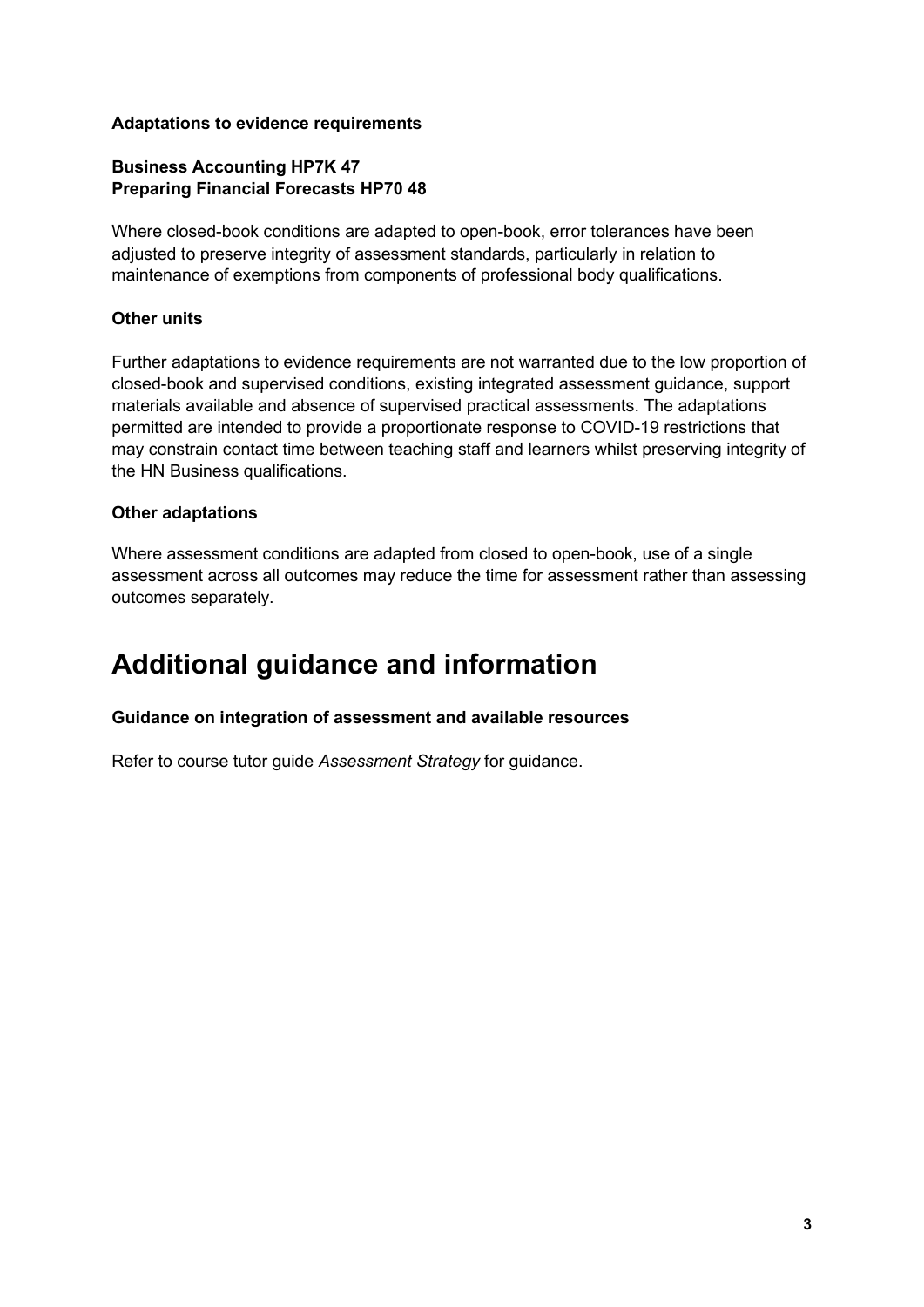| <b>Assessment conditions 2021-22</b>                          | <b>Key</b>                      | * Note: refer to error tolerance information in subject-specific<br>guidance |                                |                                |                                |
|---------------------------------------------------------------|---------------------------------|------------------------------------------------------------------------------|--------------------------------|--------------------------------|--------------------------------|
|                                                               | <b>Outcome 1</b>                | <b>Outcome 2</b>                                                             | Outcome 3                      | Outcome 4                      | <b>Outcome 5</b>               |
| <b>Economic Issues: Introduction J461 47</b>                  | <b>Closed-book no adaptions</b> |                                                                              |                                |                                |                                |
| <b>Economic Issues: Introduction HP6T 47</b>                  | Supervised -<br>may be adapted  | Supervised -<br>may be adapted                                               | Open-book                      |                                |                                |
| <b>Managing People and Organisations J4DK 47</b>              | Open-book                       | Open-book                                                                    | Open-book                      |                                |                                |
| <b>Managing People and Organisations HP71 47</b>              | Open-book                       | Open-book                                                                    | Open-book                      | Open-book                      |                                |
| <b>Marketing: An Introduction HP6N 47</b>                     | Open-book                       | Open-book                                                                    |                                |                                |                                |
| <b>Business Accounting HP7K 47 *</b>                          | Closed-book -<br>may be adapted | Closed-book -<br>may be adapted                                              | Supervised -<br>may be adapted | Supervised -<br>may be adapted | Supervised -<br>may be adapted |
| <b>Communication: Business Communication</b><br><b>HP7547</b> | Open-book                       | Open-book                                                                    | Open-book                      |                                |                                |
| <b>Business: Graded Unit 1 HP10 47</b>                        |                                 |                                                                              | To be confirmed                |                                |                                |